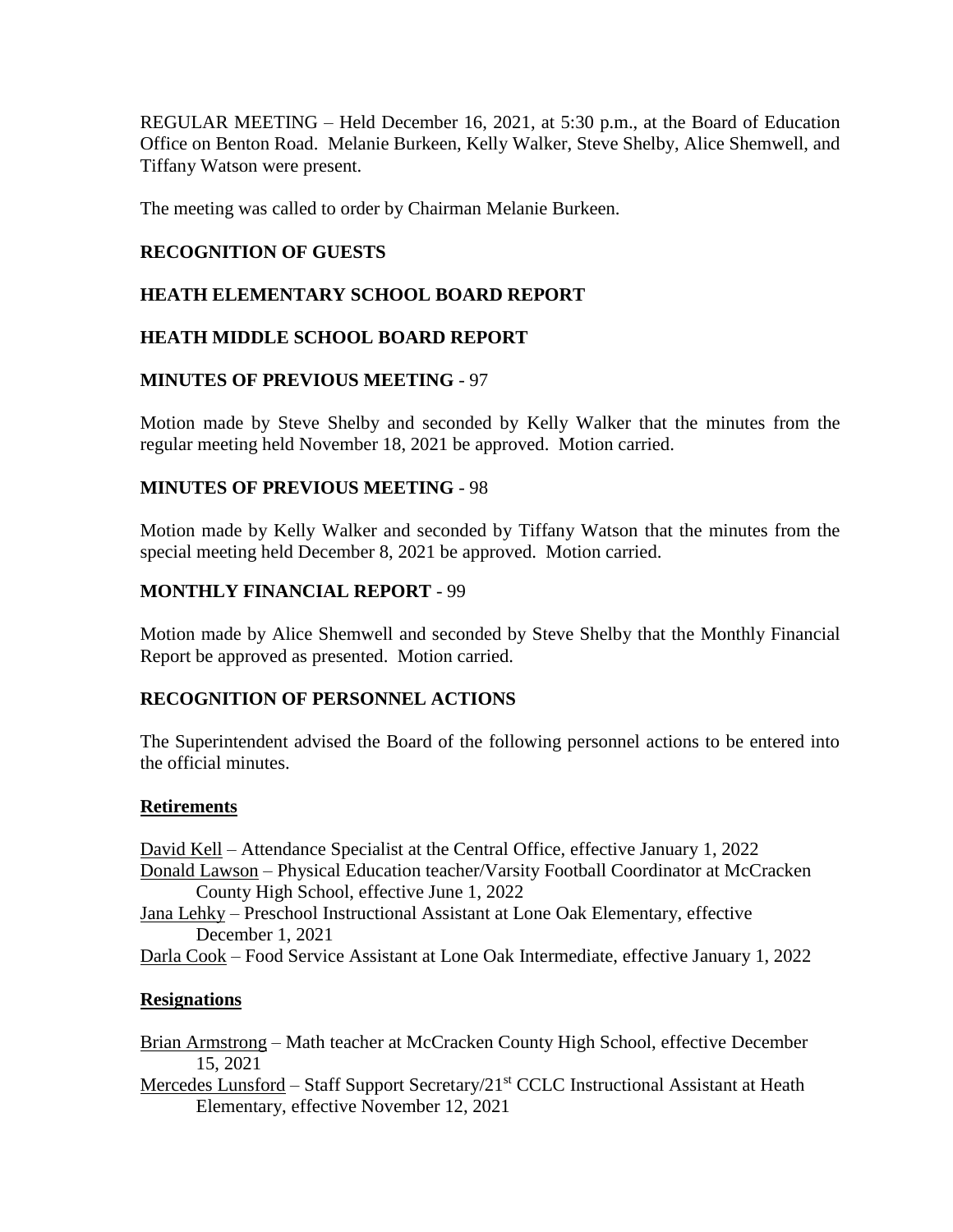### **Resignations cont'd**

Dylan Gray – Bus Driver, effective November 12, 2021

- Abbygail Ellington FMD Special Needs Assistant/Classified Tutor at Lone Oak Intermediate, effective November 5, 2021
- Kelley Renfrow Kindergarten Instructional Assistant at Reidland Elementary, effective November 12, 2021
- Summer Warner Part-time Title I Instructional Assistant at Hendron Lone Oak Elementary, effective November 16, 2021
- Matthew Buchanon FMD Special Needs Instructional Assistant at McCracken County High School, effective December 15, 2021

Jennifer Davis – Bus Driver, effective November 16, 2021

- Nevada Short Bus Driver, effective November 17, 2021
- Andres Diaz Custodian at Hendron Lone Oak Elementary/Lone Oak Middle, effective November 5, 2021
- David Ray Custodian at Reidland Elementary, effective December 17, 2021
- Stephanie Carter Project Graduation Sponsor at McCracken County High School, effective November 29, 2021
- Anthony Rinella Districtwide Middle School Assistant Football Coach, effective May 31, 2022

### **Transfers**

- Natalie Boward From .5 In-School Detention Proctor/.5 21<sup>st</sup> CCLC Instructional Assistant at Reidland Elementary to Kindergarten Instructional Assistant at Reidland Elementary, effective November 5, 2021
- Connie Brantley From Food Service Assistant at Lone Oak Elementary to Food Service Manager at Lone Oak Elementary, effective November 9, 2021
- Jessica Reed From Food Service Assistant at McCracken County High School to Food Service Assistant at Heath Middle, effective October 28, 2021
- Lexie Lindsey From Food Service Assistant (6 hr/day) at Reidland Middle/Intermediate to Food Service Assistant at Reidland Middle/Intermediate (7 hr/day), effective November 15, 2021

#### **Appointments**

- Freda Walker FMD/SSE Special Needs Instructional Assistant at Lone Oak Intermediate, effective November 9, 2021 at a salary commensurate with the instructional assistant salary schedule
- Cecilia Kinsey FMD/SSE Special Needs Instructional Assistant at Lone Oak Intermediate, effective November 15, 2021 at a salary commensurate with the instructional assistant salary schedule
- Rhonda Wagoner FMD/SSE Special Needs Instructional Assistant at Lone Oak Intermediate, effective November 18, 2021 at a salary commensurate with the instructional assistant salary schedule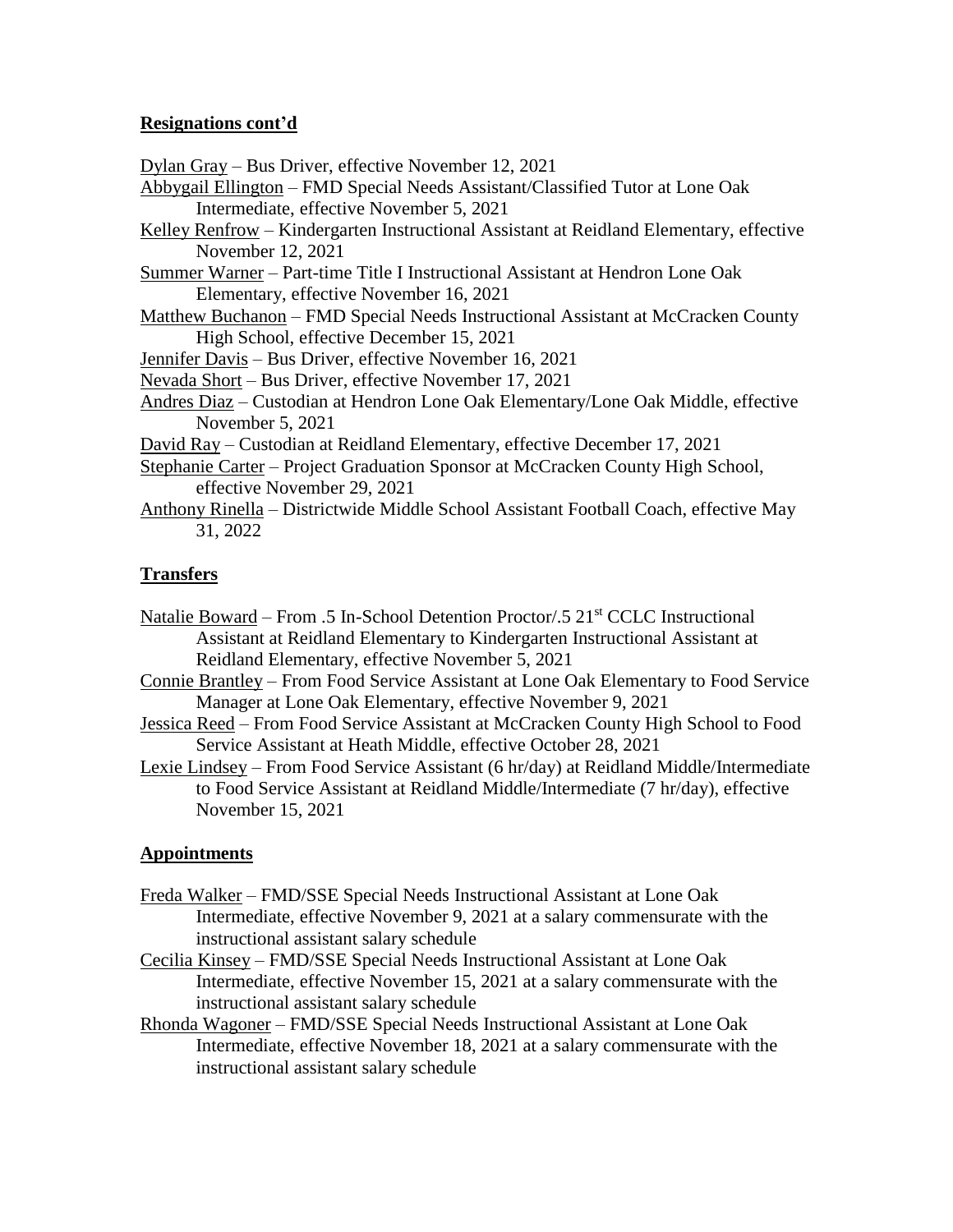### **Appointments cont'd**

- Tiffany Ice RTI Instructional Assistant at Heath Elementary, effective November 23, 2021 at a salary commensurate with the instructional assistant salary schedule
- Terrina Dixon Districtwide Floating Preschool Instructional Assistant, effective November 29, 2021 at a salary commensurate with the instructional assistant salary schedule
- Jennifer Bishop Food Service Assistant at McCracken County High School, effective November 22, 2021 at a salary commensurate with the food service assistant salary schedule
- Sara Stratton Food Service Assistant at McCracken County High School, effective November 23, 2021 at a salary commensurate with the food service assistant salary schedule
- Lindsey Halvorson Yearbook Sponsor at Concord Elementary, effective November 9, 2021 at a salary commensurate with the increment salary schedule
- Gina Adams Part-time 1<sup>st</sup> Grade Teacher Tutor at Lone Oak Elementary, effective November 15, 2021 at a salary commensurate with the increment salary schedule
- Shelia Tucker Part-time  $1<sup>st</sup>$  Grade Teacher Tutor at Lone Oak Elementary, effective November 22, 2021 at a salary commensurate with the increment salary schedule
- Patricia Buchanan Lady Mustang Little League Coordinator at McCracken County High School, effective November 15, 2021 at a salary commensurate with the increment salary schedule

Certified Tutors – Kalen Parker, Anthony Garner (McCracken County High School)

21<sup>st</sup> CCLC Before/After School Instructional Assistant – Mandy Avery (Heath Elementary)

21<sup>st</sup> Century Before/After School Certified Tutor – Marty Barks (Reidland Elementary) Morning/Afternoon Chill Childcare Worker – Sandra Tokarz (Lone Oak Intermediate) Substitute Instructional Assistants – Mckinlie Smallwood, Toni Mathis Substitute Custodians – Jonathan Reid, Jeremy Bushey, Patricia Armstrong Substitute Teachers – Kelley Renfrow, Lily Moore, Dennis Buckner, Sydney Stivers,

Madison Cooper

### **INSTRUCTION REPORT**

The Instruction Report was presented.

### **SUPERINTENDENT REPORT**

The Superintendent presented a report on district activities and local tornado assistance, as well as, updated data related to COVID.

### **BOARD OF EDUCATION REPORT**

No report was presented.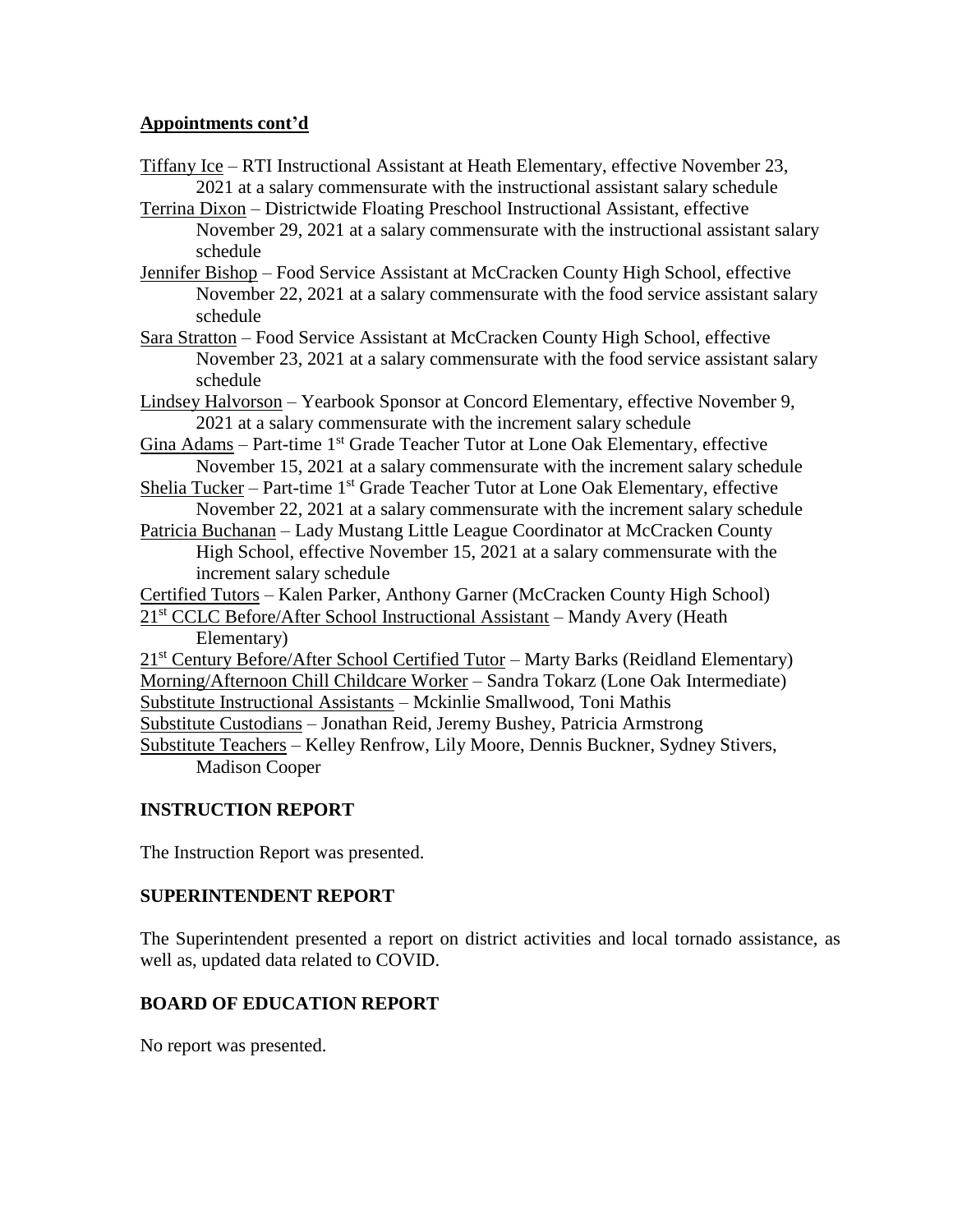### **CONSENT AGENDA** - 100

Motion made by Kelly Walker and seconded by Steve Shelby that items listed on the Consent Agenda be approved. Motion carried.

Approval of the Submission of a Carson-Myre Foundation Grant on behalf of Lone Oak Intermediate School

Approved the submission of a Carson-Myre grant application.

Approval of the Submission of KDE Equipment Assistance Grants on behalf of Eligible Schools

Approved the submission of equipment assistance grants, as presented.

Approval of the Submission of a Shade Grant for Eligible Schools

Approved the submission of Shade grants, as presented.

Request Approval of School Security Funds for FY21

Approved the School Security Funds for F21.

Request for Permission to Advertise for Bids, Proposals for Architectural/ Engineering Services for Renovation Work for the Old Lone Oak Middle School to Lone Oak Intermediate School Project

Approved granting permission to advertise for bids, proposals for an A/E firm to be selected for renovation work at the old Lone Oak Middle School building.

Request Permission to Solicit Bids for Beverage Contract

Approved the solicitation of bids for beverage contract.

Request Permission to Solicit Bids for Auditor

Approved the solicitation of bids for Auditor.

Amendment to American Fidelity Plan Document

Approved the amendments to the American Fidelity Plan Document, as presented.

Contract between McCracken County High School and Music Theatre International

Approved the contract with Music Theatre International and McCracken County High School.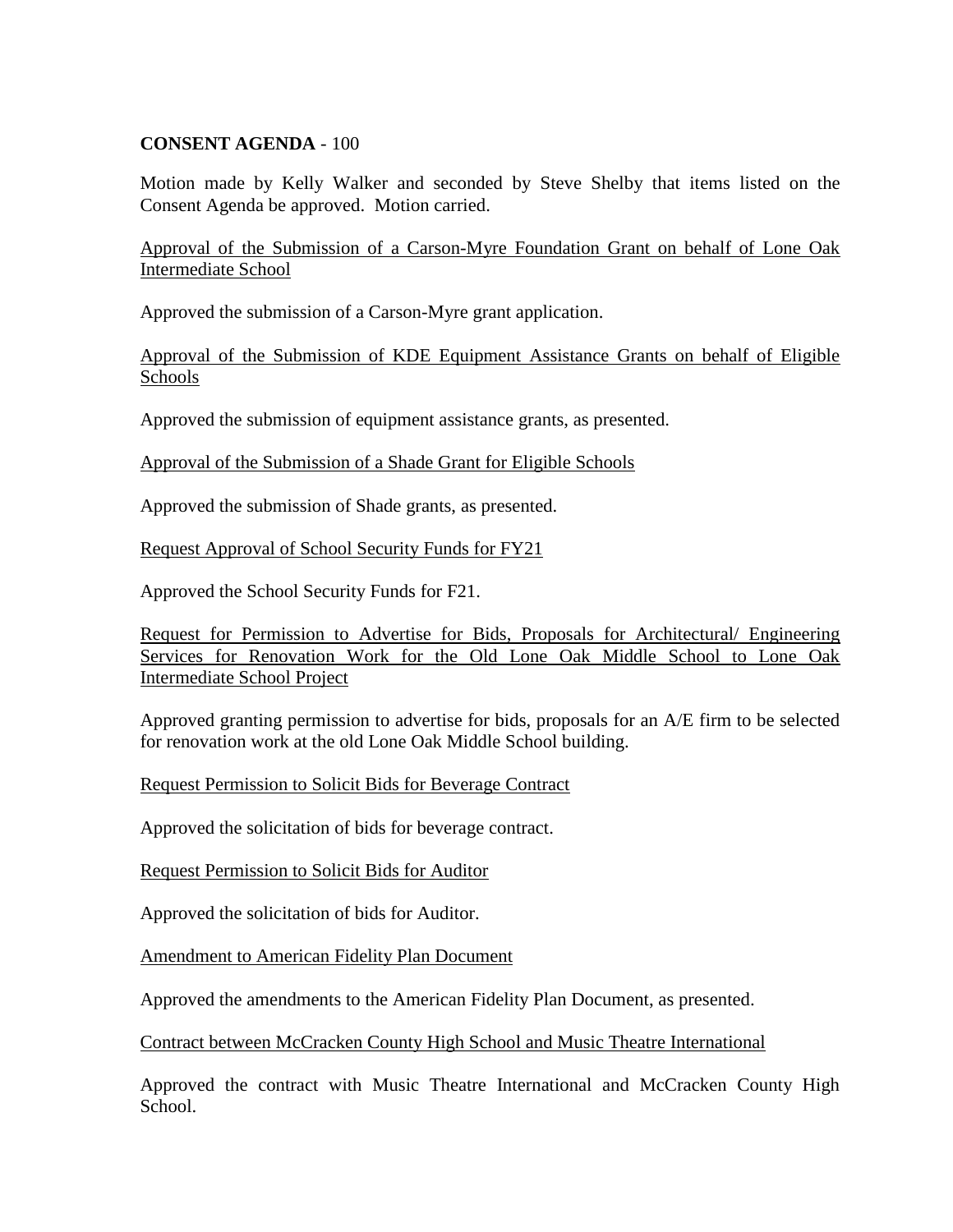### **Consent Agenda cont'd**

### McCracken County High School Athletic Contest(s) Contracts

Approved the contracts for various athletic events on behalf of McCracken County High School, as presented.

#### Superintendent and Treasurer Financial Report

Reported on the monthly expenses from the Superintendent's and Treasurer's budgets.

# Educational Field Trips

Approved the educational field trips as listed.

| <b>SCHOOL</b> | <b>ORGANIZATION</b>    | <b>DESTINATION</b>                | <b>DATES</b>    |
|---------------|------------------------|-----------------------------------|-----------------|
|               |                        |                                   |                 |
| <b>MCHS</b>   | <b>Boys Basketball</b> | Evansville, IN                    | 12/18           |
| <b>MCHS</b>   | <b>Boys Basketball</b> | Lexington, KY                     | $12/28 - 12/30$ |
| <b>MCHS</b>   | Coed Cheer             | Richmond/Morehead, KY $1/8 - 1/9$ |                 |
| <b>MCHS</b>   | <b>Winter Guard</b>    | Mt. Juliet, TN                    | 1/22            |
| <b>MCHS</b>   | <b>Boys Basketball</b> | Bowling Green, KY                 | 1/29            |
| <b>LOMS</b>   | Choir                  | Louisville, KY                    | $2/2 - 2/5$     |
| <b>MCHS</b>   | Winter Guard           | Mt. Juliet, TN                    | 2/5             |
| <b>MCHS</b>   | <b>Boys Basketball</b> | Bowling Green, KY                 | 2/5             |
| <b>MCHS</b>   | Winter Guard           | Owensboro, KY                     | 2/12            |
| <b>MCHS</b>   | <b>Winter Guard</b>    | Mt. Juliet, TN                    | 2/26            |
| <b>MCHS</b>   | Softball               | Dyersburg, TN                     | 3/5             |
| <b>MCHS</b>   | Winter Guard           | Munfordville, KY                  | 3/12            |
| <b>MCHS</b>   | <b>HOSA</b>            | Louisville, KY                    | $3/17 - 3/19$   |
| <b>MCHS</b>   | Softball               | Crestwood, KY                     | $3/25 - 3/26$   |
| <b>MCHS</b>   | Winter Guard           | Spring Hill, TN                   | 4/2             |
| <b>MCHS</b>   | Softball               | Cecilia, KY                       | $4/15 - 4/16$   |
| <b>MCHS</b>   | Softball               | Bowling Green, KY                 | $4/29 - 4/30$   |
| <b>MCHS</b>   | Softball               | Owensboro, KY                     | 4/30            |
| <b>MCHS</b>   | Softball               | Bowling Green, KY                 | $5/6 - 5/7$     |
| <b>MCHS</b>   | Softball               | Brandenburg, KY                   | $5/13 - 5/14$   |
| <b>MCHS</b>   | Softball               | Bowling Green, KY                 | $5/13 - 5/14$   |

## **PRIOR APPROVAL**

| <b>ORGANIZATION</b>       | <b>DESTINATION</b> | <b>DATES</b>    |
|---------------------------|--------------------|-----------------|
|                           |                    |                 |
| <b>Theatre Department</b> | Bowling Green, KY  | $11/19 - 11/20$ |
| Dance Team                | Louisville, KY     | 11/21           |
| FFA                       | Louisville, KY     | $12/1 - 12/3$   |
|                           |                    |                 |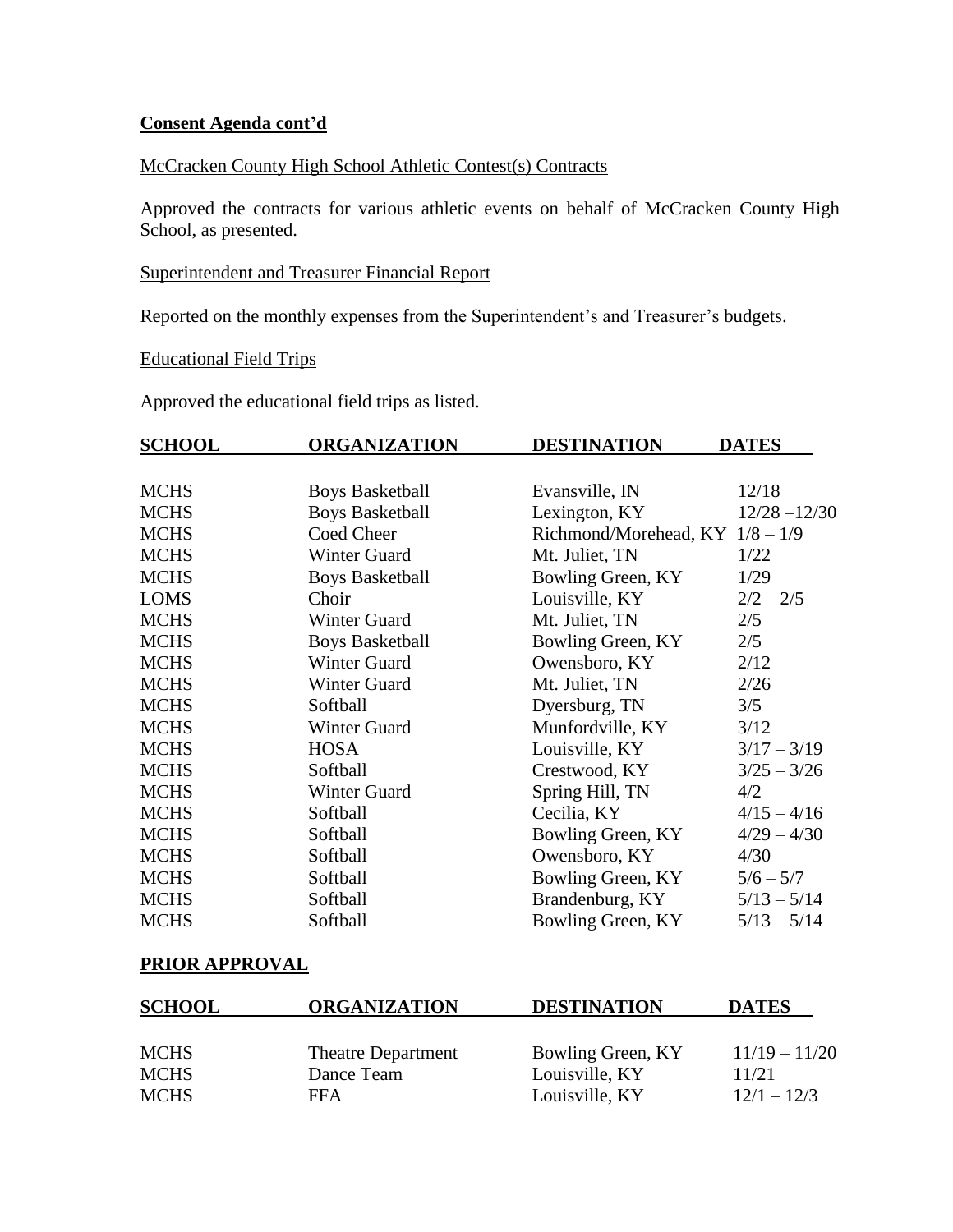### **Consent Agenda cont'd – Prior Approval**

| <b>MCHS</b> | Girls Basketball | Owensboro, KY | $12/3 - 12/4$ |
|-------------|------------------|---------------|---------------|
| <b>MCHS</b> | Dance Team       | Henderson, KY | 12/4          |
| <b>MCHS</b> | Dance Team       | Lexington, KY | 12/12         |

#### Schoolwide Fundraising Requests

Approved the schoolwide fundraising requests as listed.

| <b>SCHOOL</b>       | <b>GROUP</b> | <b>PROJECT</b>        | <b>DATES</b> |
|---------------------|--------------|-----------------------|--------------|
|                     |              |                       |              |
| Lone Oak Elementary | <b>PTO</b>   | Kingsway Spirit Night | 1/21         |

Leave of Absence

Approved the following leaves of absence:

- Taylor Anderson maternity leave of absence, effective November 8, 2021 and extending through January 17, 2022
- Josh Britton medical leave of absence, effective October 25, 2021 and extending through November 2, 2021
- Gayle Townsend medical leave of absence, effective October 29, 2021 and extending through December 1, 2021 or until such time as she is released to return to work
- Donna Reynolds-Hofer extension of medical leave of absence, effective November 2, 2021 and extending through March 3, 2022
- Lana Dycus medical leave of absence, effective December 9, 2021 and extending for a period of six weeks
- Adena Lewis medical leave of absence, effective November 23, 2021 and extending for a period of two-three weeks

Nevada Short – extension of medical leave of absence, effective October 11, 2021 and extending through November 17, 2021

#### **SCHOOL CALENDAR FOR 2022-2023** - 101

Motion made by Steve Shelby and seconded by Alice Shemwell to approve the proposed school calendar for 2022-2023. Motion carried.

#### **AMENDMENT OF AGENDA ITEM** - 102

Motion made by Kelly Walker and seconded by Steve Shelby to approve amending the title and text of Agenda Item "C" to reflect the addition of Change Order 6 and DPO #1. Motion carried.